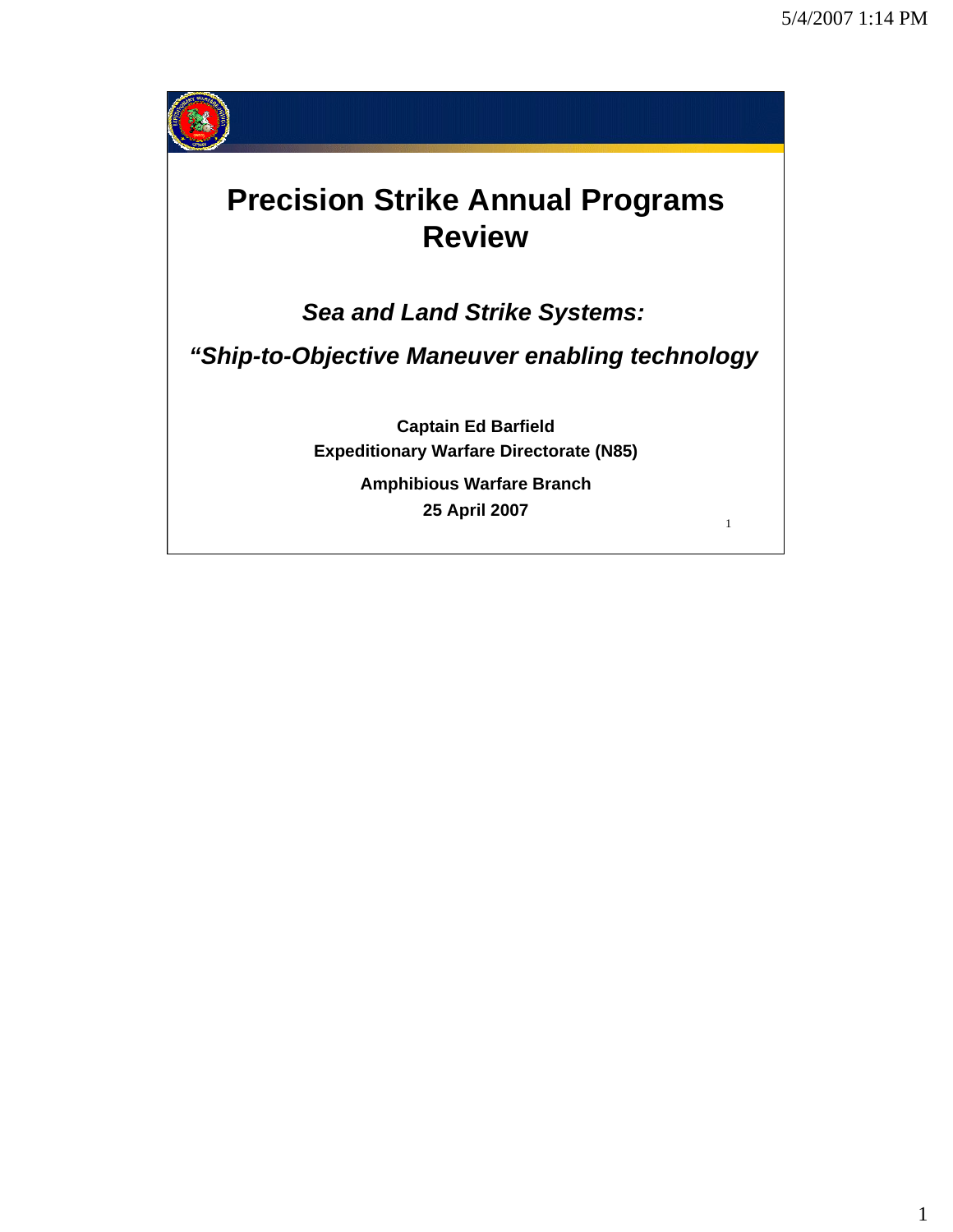

2 •**Naval Power Projection**…. takes the form of strikes employing bombs, missiles, rockets, and guns from ships and aircraft **and/or placing forces ashore**. (NWP 3-09)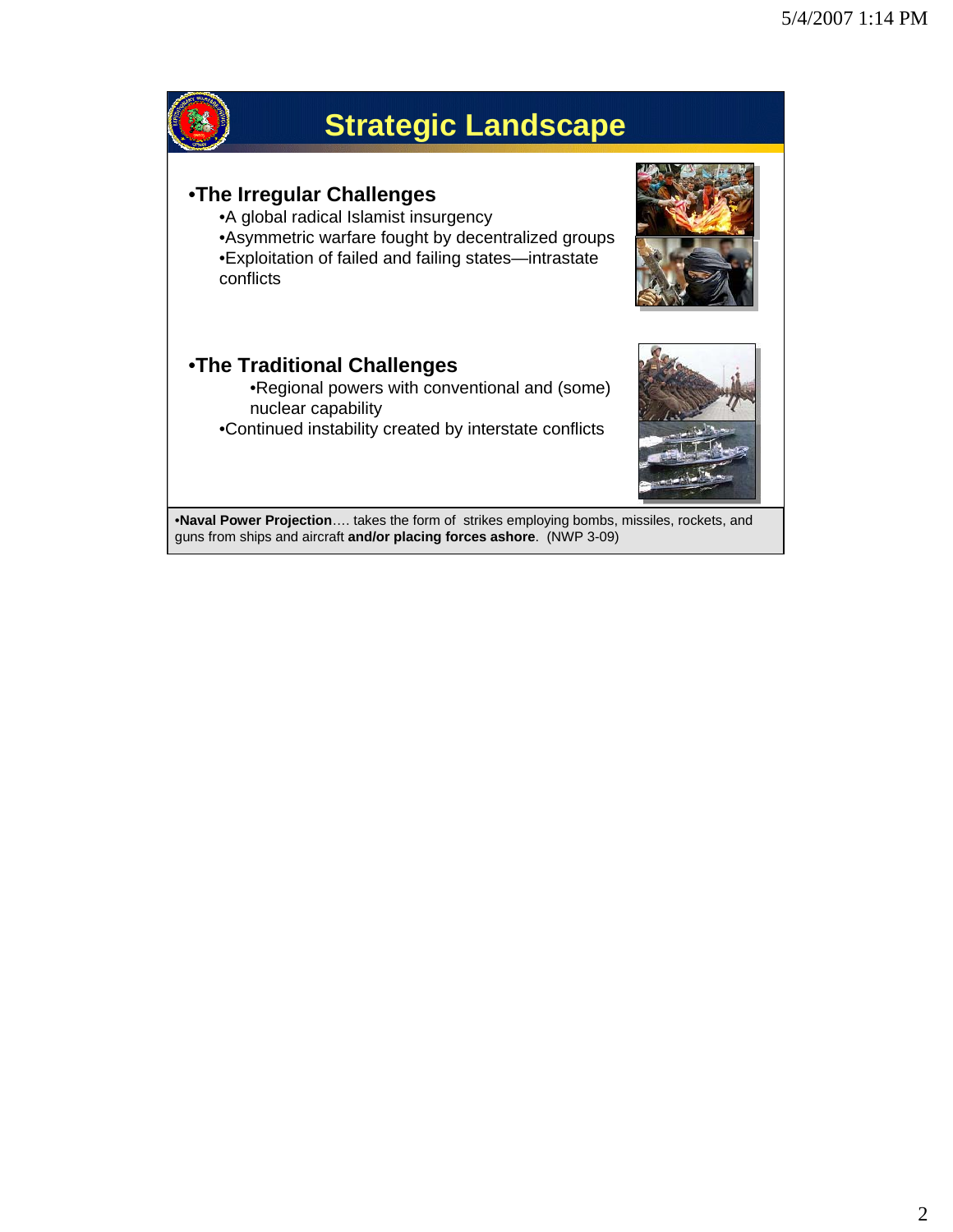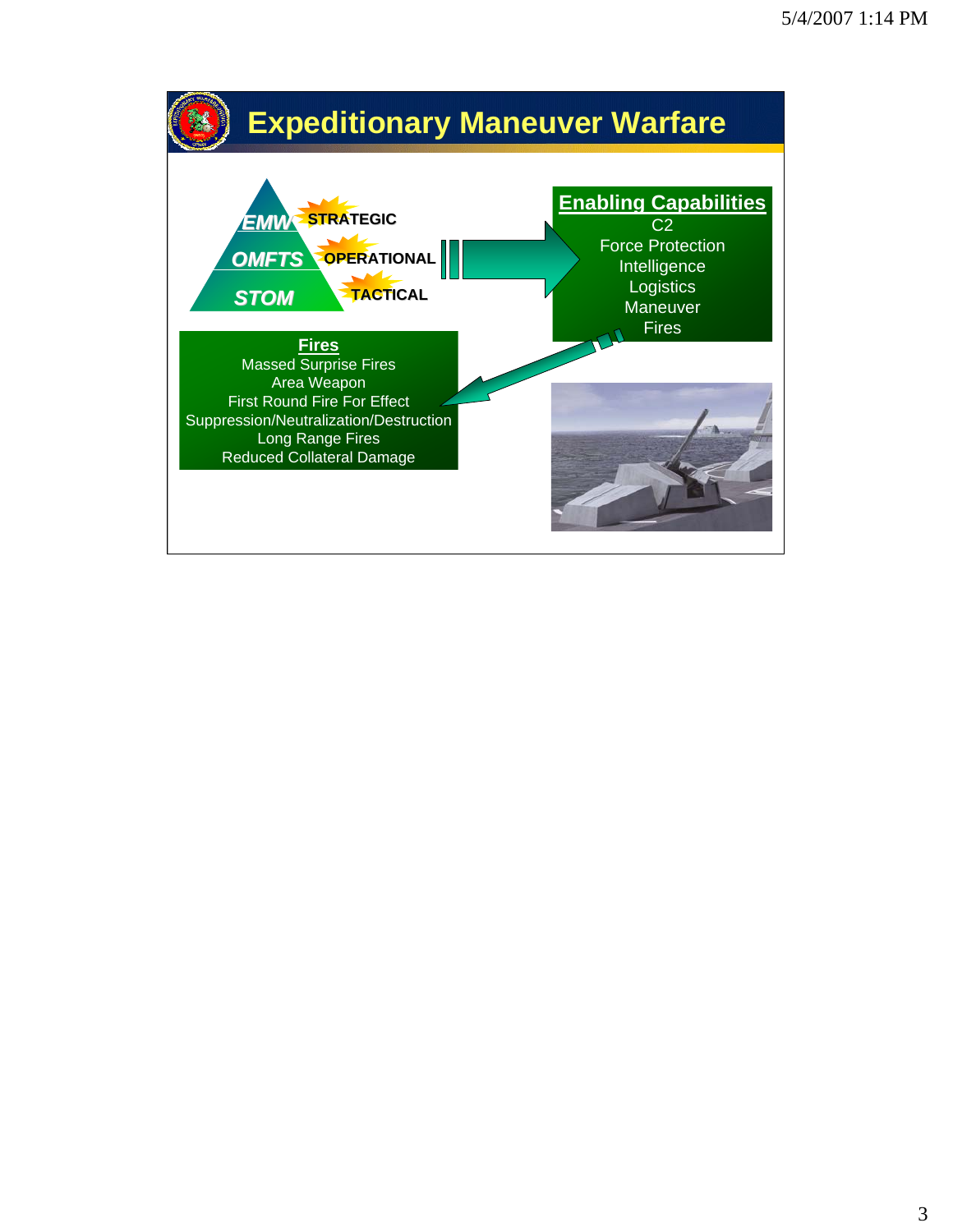5/4/2007 1:14 PM

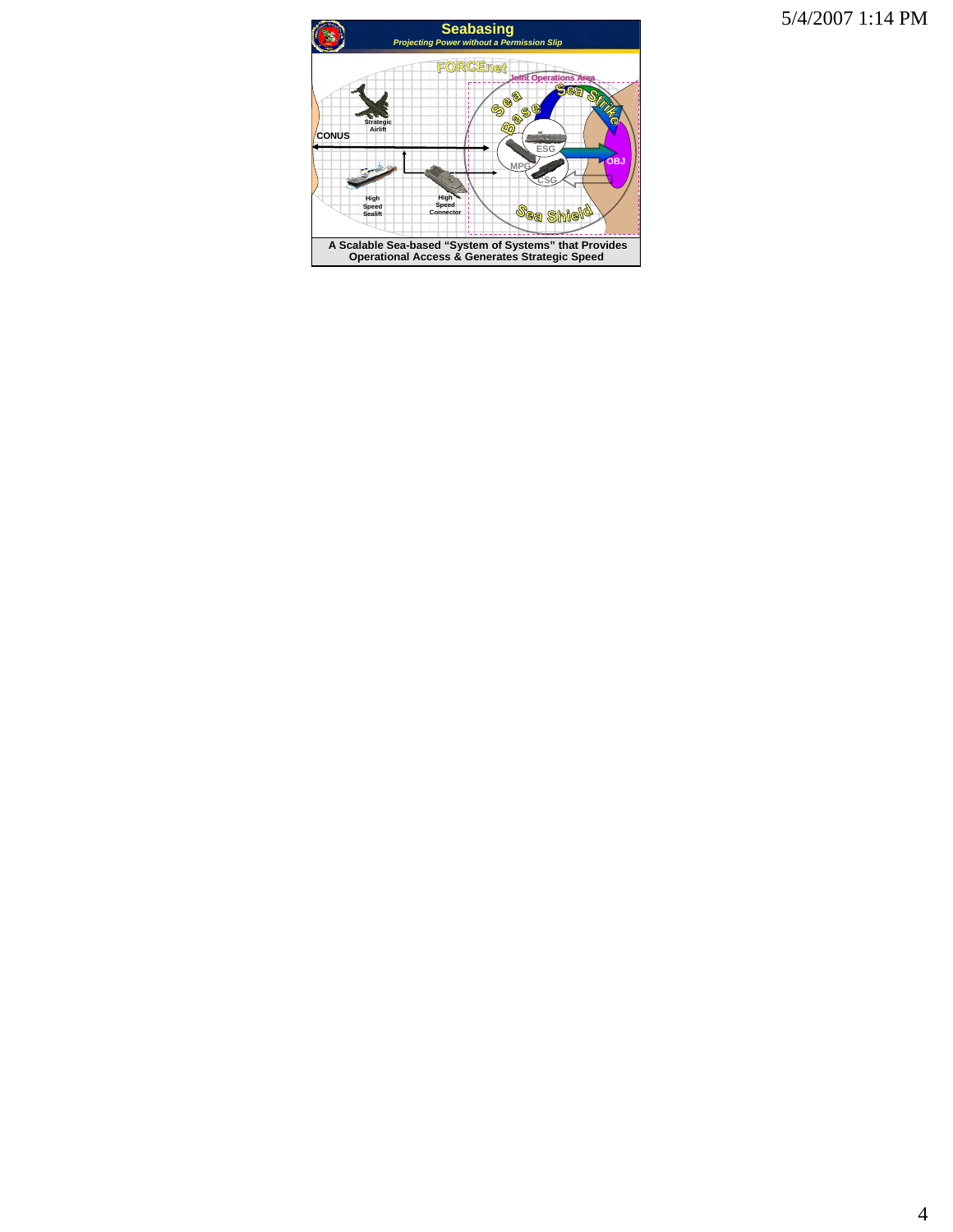

## **Distributed Operations**

*The Next Step in Maneuver Warfare*

- Adapting our methods
- Remaining a flexible combined-arms force
- Enabling a generation of combatexperienced decision-makers by distributing **authority**
- 
- Concept:
	- Create spatial & temporal advantage w/ new capacity for integrated action by physically dispersed units
	- Sense and act across an expanded battlespace
	- Distribute & reaggregate seamlessly
	- Design operations to dynamically link both concentrated and distributed forces
- Exploit:
	- Networked command & control
	- Joint & organic fires

5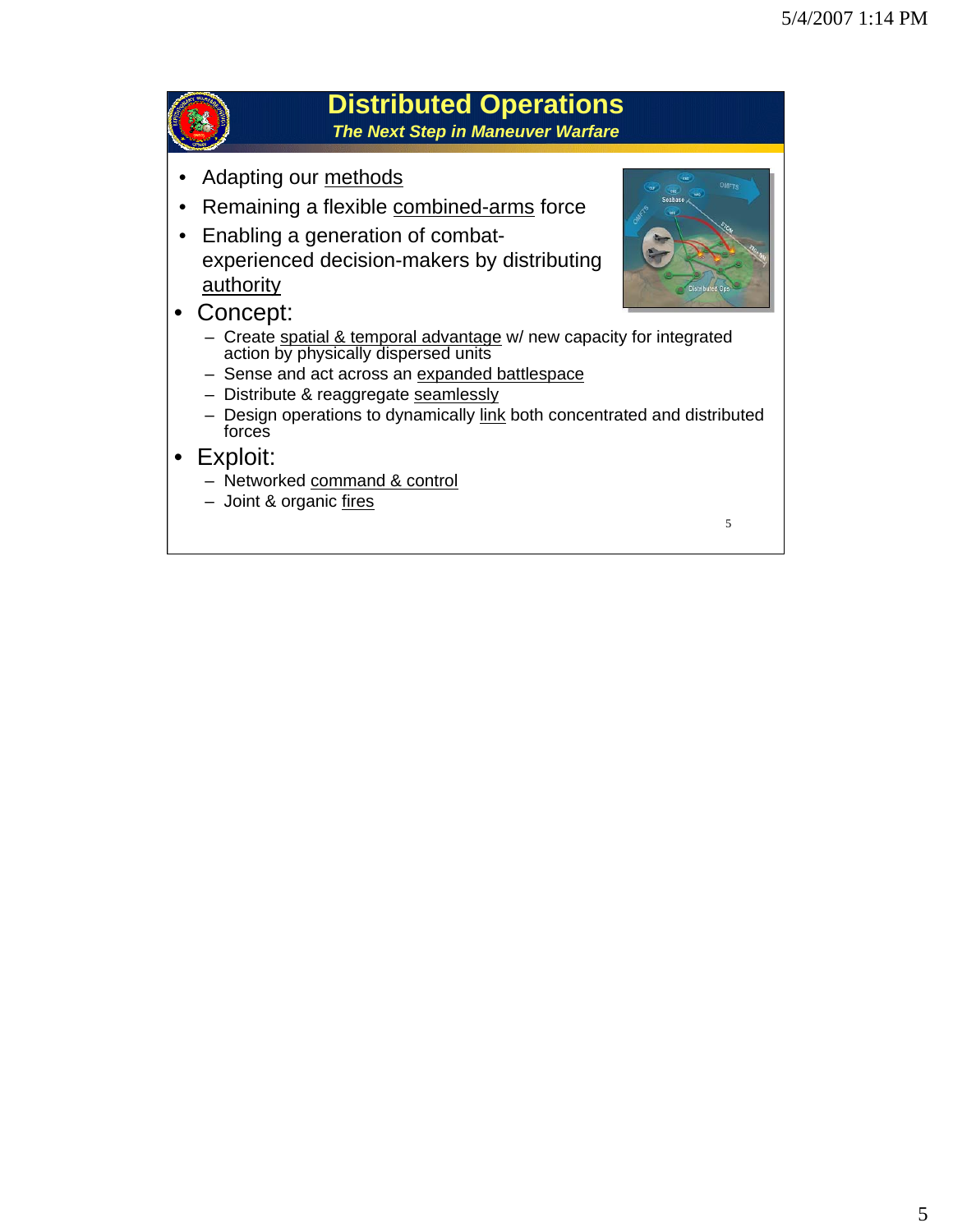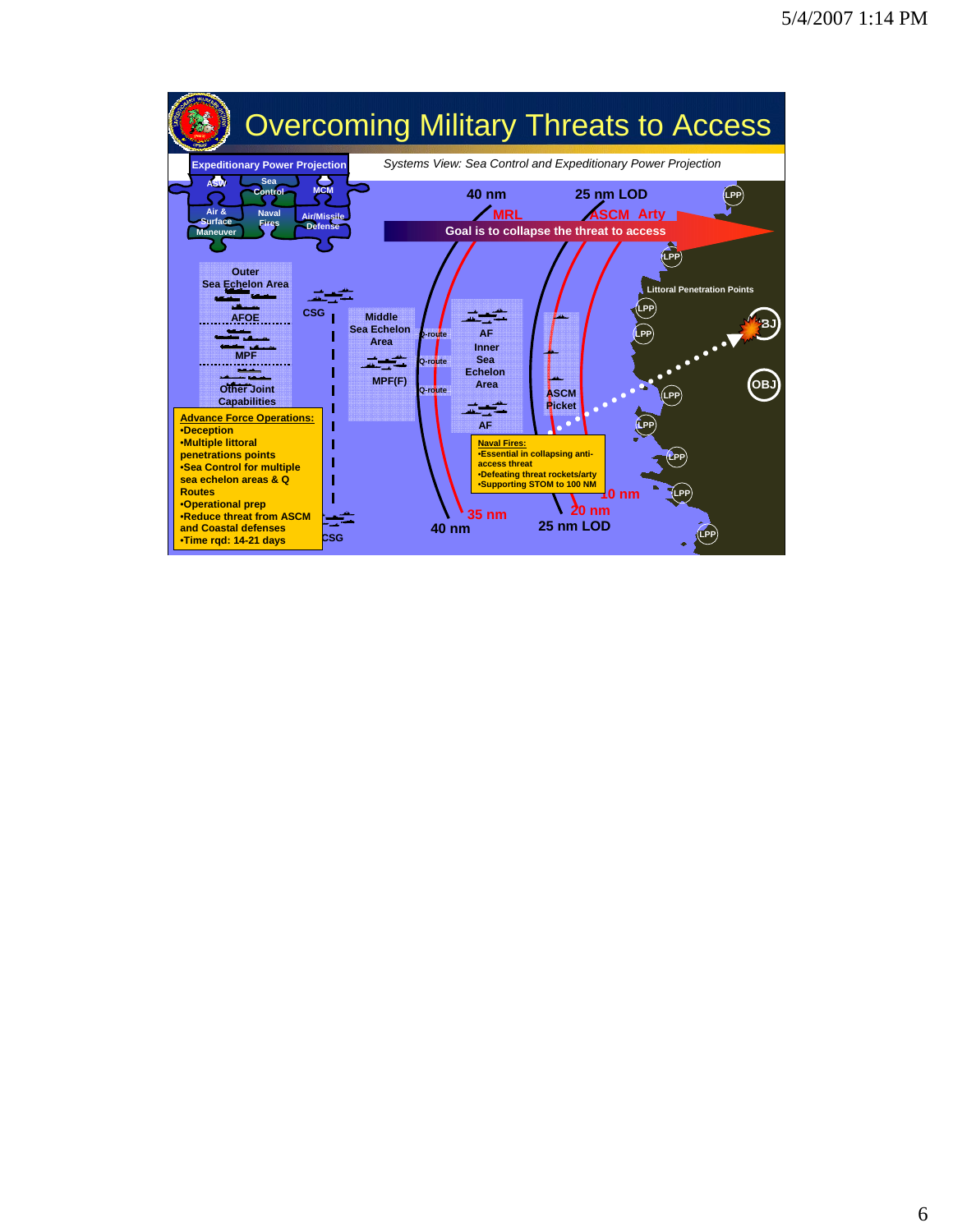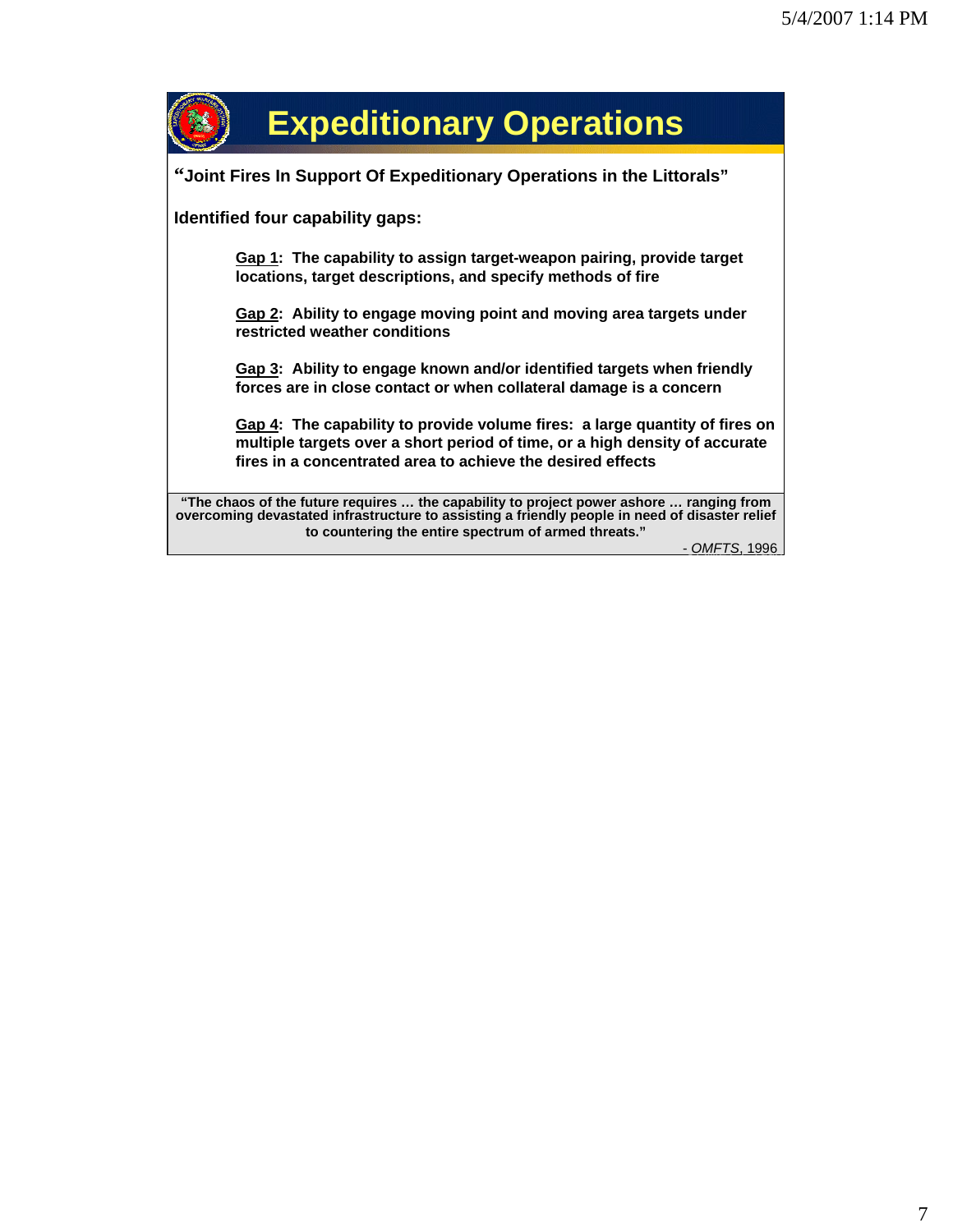